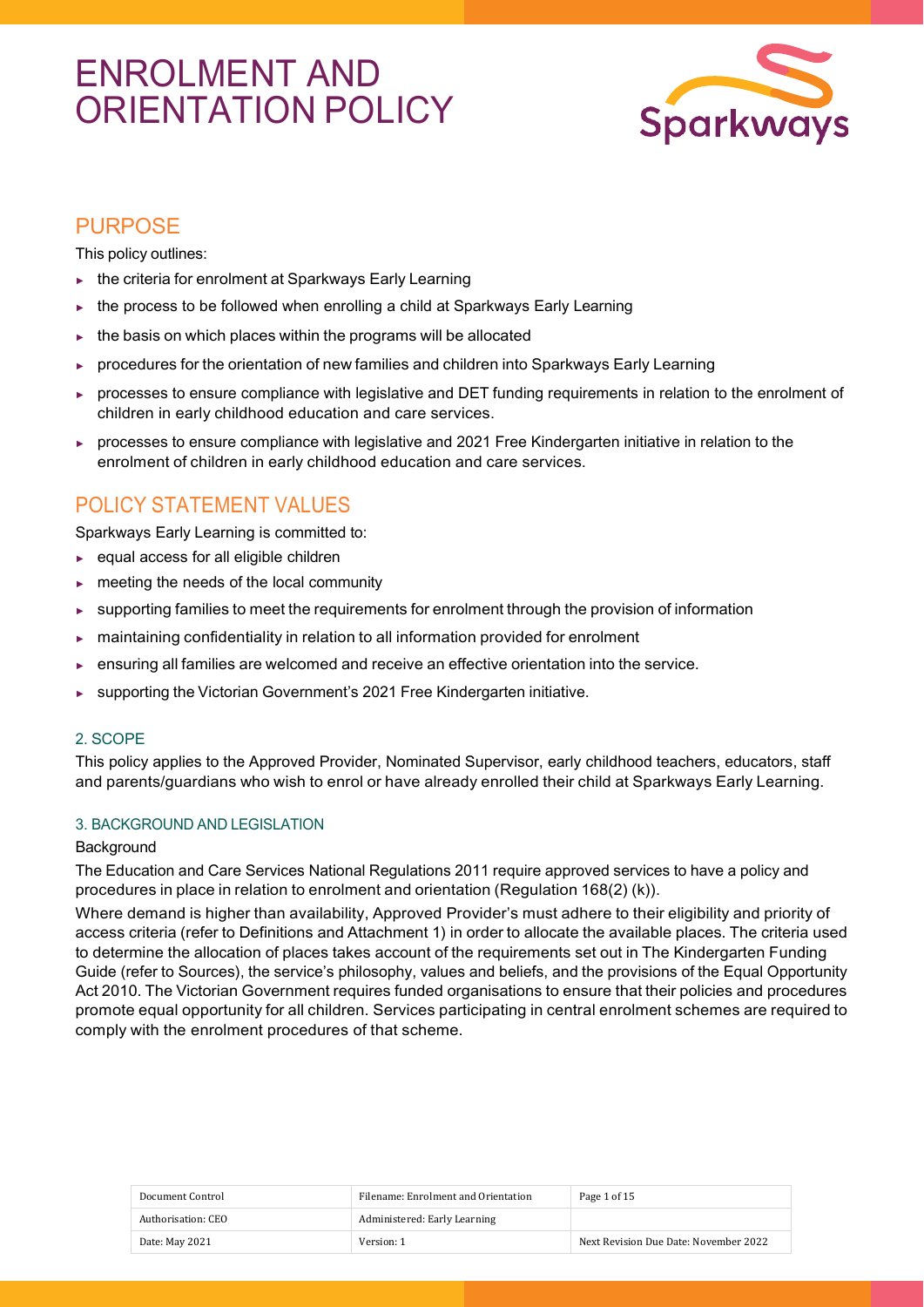

Child care services providing approved childcare (refer to Definitions) must abide by the Family Assistance Legislation Amendment (Jobs for families childcare package) Act 2017 (refer to Legislation and standards) and the Commonwealth Government's Priority for allocating places in child care services (refer to Sources).

Immunisations are an effective means of reducing the risk of vaccine preventable diseases. Early childhood education and care services which are regulated under the Education and Care Services National Law Act 2010 and Education and Care Services National Regulations 2011 have legislative responsibilities under the Public Health and Wellbeing Act 2008 to only offer a confirmed place in their programs to children with an Australian Immunisation Register (AIR) Immunisation History Statement (refer to Definitions). To meet the Child Care Subsidy immunisation requirements, children must be immunised according to the National Immunisation Program Schedule (refer to Sources) set out by the Australian Government Department of Health.

## Legislation and standards

Relevant legislation and standards include but are not limited to:

- ► A New Tax System (Family Assistance) (Administration) Act 1999
- ► Charter of Human Rights and Responsibilities Act 2006 (Vic)
- ► Children, Youth and Families Act 2005 (Vic)
- ► Child Wellbeing and Safety Act 2005 (Vic)
- ► Disability Discrimination Act 1992 (Cth)
- ► Education and Care Services National Law Act 2010
- ► Education and Care Services National Regulations 2011: Regulations 160, 161, 162, 168, 170, 171, 177, 181, 183
- ► Equal Opportunity Act 2010 (Vic)
- ► Family Assistance Legislation Amendment (Jobs for Families Child Care Package) Act 2017
- ► National Quality Standard, Quality Area 6: Collaborative Partnerships with Families and Communities
- ► Public Health and Wellbeing Act 2008 (Vic)
- ► Public Health and Wellbeing Regulations 2019 (Vic)
- ► Sex Discrimination Act 1984 (Cth)

## **DEFINITIONS**

The terms defined in this section relate specifically to this policy. For commonly used terms e.g. Approved Provider, Nominated Supervisor, Regulatory Authority etc. refer to the General Definitions section of this manual. Australian Immunisation Register (AIR) Immunisation History Statement: is the only form of acceptable evidence of immunisation. The AIR is a national register administered by Medicare that records all vaccinations given in Australia, including to children. Parents/carers must provide a copy of their most recent AIR Immunisation History Statement, which shows that the child is up to date with their immunisations upon enrolment and when a child has received or been due to receive a vaccination while attending the service. In the case of medical contraindication, an authorised medical practitioner completes and signs a Medical Exemption Form and supplies it to the AIR. In order to confirm enrolment, the Immunisation History Statement must show the child is up to date with the vaccines they can have, medical contraindication and indicate the due date for the next vaccinations the child is able to receive in the future if applicable.

| Document Control   | Filename: Enrolment and Orientation | Page 2 of 15                          |
|--------------------|-------------------------------------|---------------------------------------|
| Authorisation: CEO | Administered: Early Learning        |                                       |
| Date: May 2021     | Version: 1                          | Next Revision Due Date: November 2022 |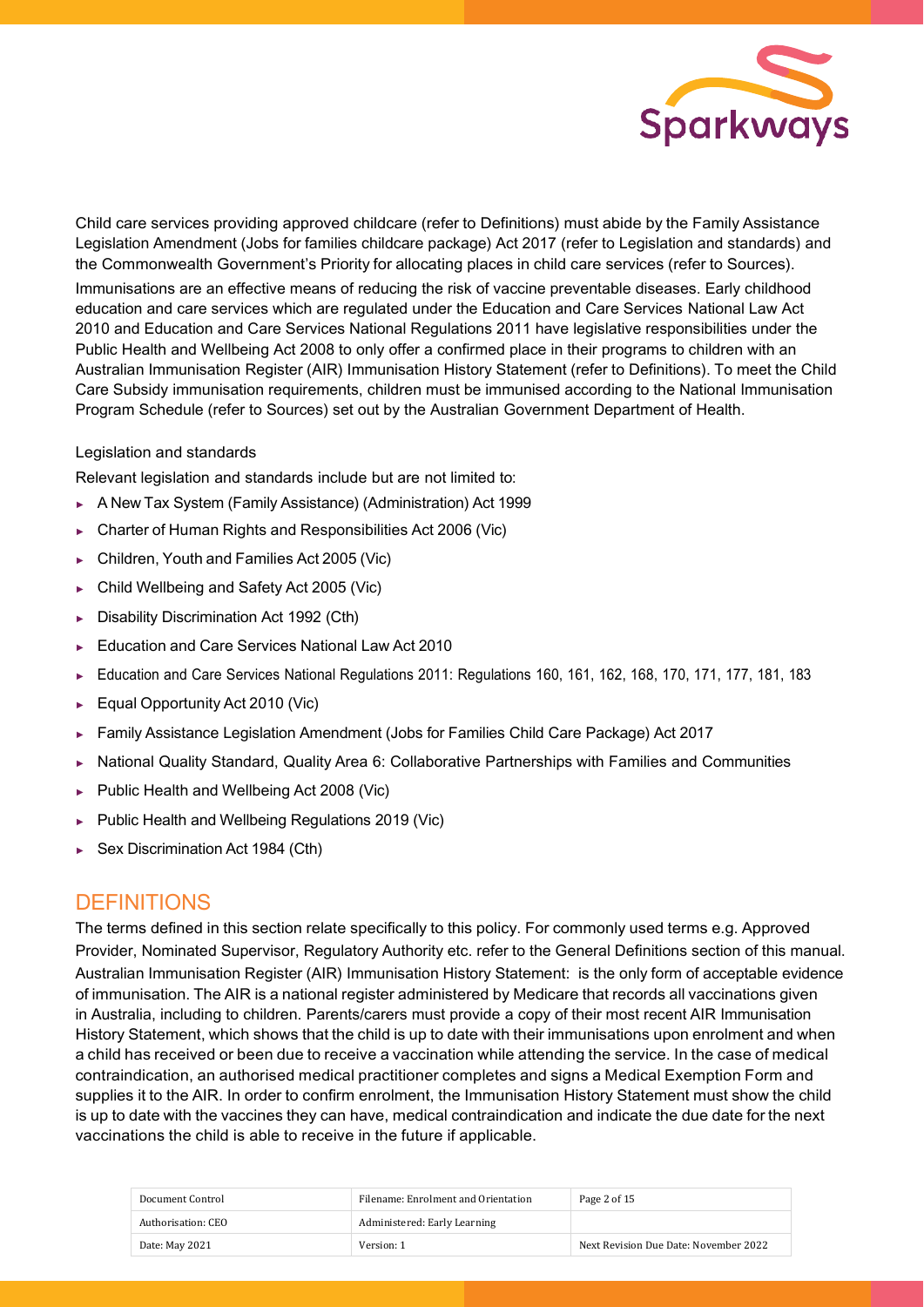

Approved child care providers: providers that operate services that have Australian Government approval to receive Child Care Subsidy (refer to Definitions) on behalf of eligible parents. Approved child care providers include centre-based day care, including long day care and occasional care, family day care, outside school hours care and in-home care.

Authorised nominee: (In relation to this policy) is a person who has been given written authority by the parents/ guardians of a child to collect that child from the education and care service. These details will be on the child's enrolment form.

The National Law and National Regulations do not specify a minimum age limit for an authorised nominee. Each service will need to consider a risk assessment on an individual basis to determine if a person under the age of 18 is able to be an authorised nominee and, if so, what constitutes the minimum acceptable age at that service.

Child Care Subsidy (CCS): A Commonwealth Government means tested subsidy to assist eligible families with the cost of childcare. Payments are paid directly to approved childcare providers (refer to Definitions). Further information can be found at: https:/[/www.education.gov.au/child-care-subsidy-0](http://www.education.gov.au/child-care-subsidy-0)

Children with additional needs: Children whose development or physical condition requires specialist support or children who may need additional support due to language, cultural or economic circumstances (refer to Inclusion and Equity Policy).

Deferral: When a child does not attend in the 2021 when they are eligible for a funded kindergarten place or is officially withdrawn from a service prior to the April data collection. DET considers that this child has not accessed a year of funded kindergarten and is therefore not eligible for Victorian Government Free Kindergarten initiative in 2022.

Eligible child: as defined by the Kindergarten Funding Guide; a child that is at least four years old on April 30th in the year of enrolment; enrolled for at least 15 hours per week or 600 hours per year in a 4-year-old program; and not enrolled at a funded kindergarten program at another service. Or a child that is at least three years old on April 30th in the year of enrolment and is enrolled in a funded 3-year-old kindergarten program. Any child that is enrolled in an early childhood and education and care service must have an AIR Immunisation History Statement that indicate that the child is fully vaccinated for their age or who qualify for the 16-weeks grace period.

Enrolment application fee: A payment to cover administrative costs associated with the processing of a child's enrolment application for a place in a program at the service, which is not applicable in 2021. Any application fee made prior to the commencement of Term One will be reimbursed to families.

Enrolment application form: A form to apply for a place at the service (see Attachment 3: Sample Enrolment Application Form)

Enrolment record: The collection of documents which contains information on each child as required under the National Regulations (Regulations 160, 161, 162) including but not limited to parent details; emergency contacts; authorised nominee; details of any court orders; and health information including immunisation status. Enrolment records are stored securely in the service due to their confidential nature.

Fees: A charge for program hours over and above the 15 funded hours per week (600 per year) and/or wrap around care.

| Document Control   | Filename: Enrolment and Orientation | Page 3 of 15                          |
|--------------------|-------------------------------------|---------------------------------------|
| Authorisation: CEO | Administered: Early Learning        |                                       |
| Date: May 2021     | Version: 1                          | Next Revision Due Date: November 2022 |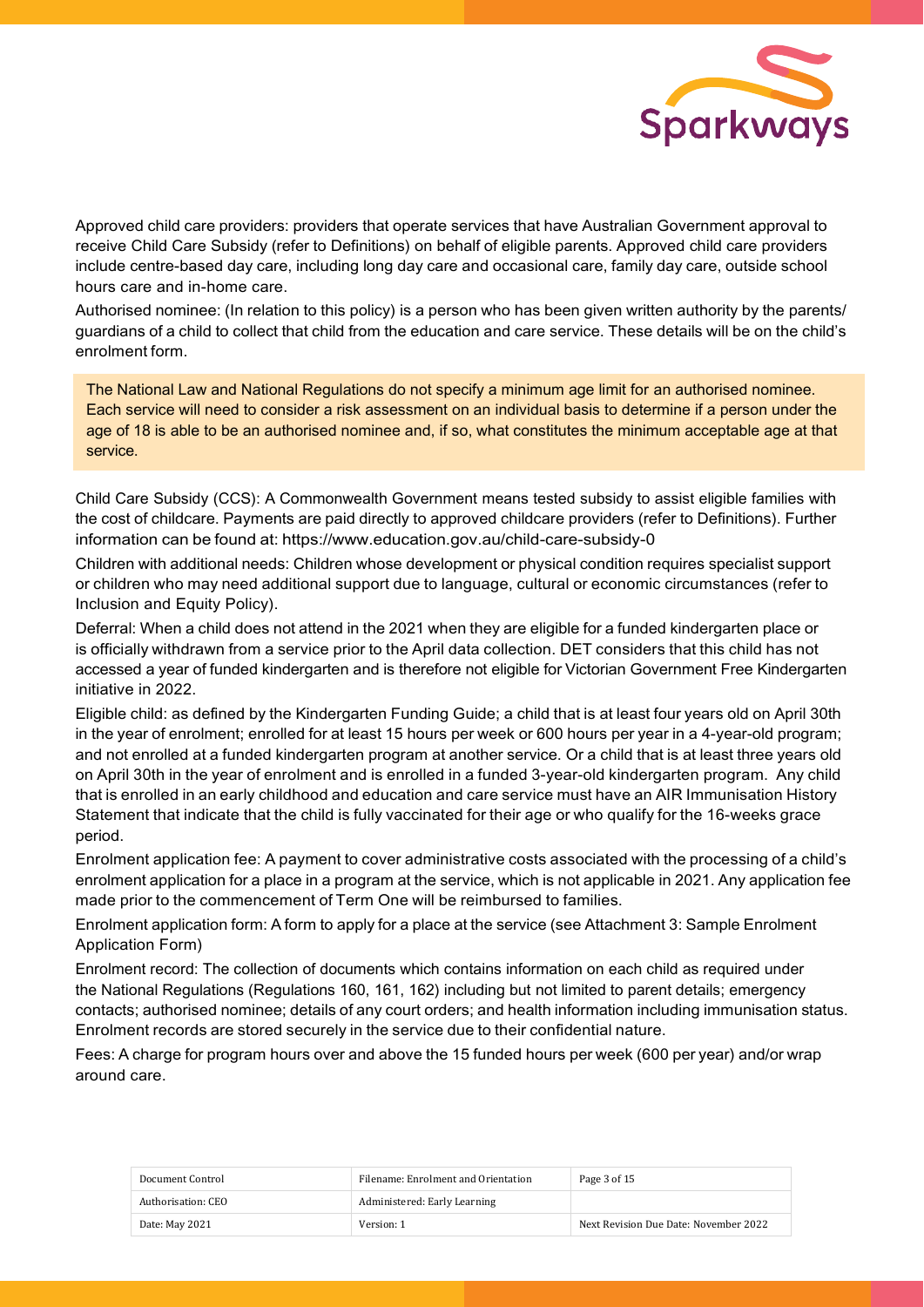

Grace period: allows specific categories of children of families experiencing vulnerability and disadvantage to enrol and attend the service without an AIR Immunisation History Statement (refer to Definitions) or when the statement is assessed as not being up-to-date. Services complete the grace period eligibility form with families during enrolment, and keep a copy with the child's enrolment record. The 16-week grace period starts on the first day of the child's attendance at the service. During the grace period, the service is required to take reasonable steps to obtain the AIR Immunisation History Statement (refer to Definitions) and to encourage families to access immunisation services.

Priority of access: in instances where more eligible children apply for a place at a service than there are places available, the service must allocate spaces using the criteria outlined in The Kindergarten Funding Guide (see Attachment 1: Eligibility and priority of access criteria for a 3 and 4-year-old funder kindergarten program), or if in receipt of the CCS, comply with the Commonwealth Government's policy for allocating places (see Source).

## SOURCES AND RELATED POLICIES

Sources

- ► Australian Childhood Immunisation Register: [www.humanservices.gov.au/customer/services/medicare/](http://www.humanservices.gov.au/customer/services/medicare/) australian-childhood-immunisation-register
- ► Australian Government Department of Health, National Immunisation Program Schedule: https:/[/www.](http://www/) health.gov.au/health-topics/immunisation/immunisation-throughout-life/national-immunisation-programschedule
- Department of Health and Human Services, Immunisation enrolment toolkit for early childhood education and care service: https://www2.health.vic.gov.au/public-health/immunisation/vaccination-children/no-jab-noplay/immunisation-enrolment-toolkit
- Guide to the Education and Care Services National Law and the Education and Care Services National Regulations 2011: [www.acecqa.gov.au/](http://www.acecqa.gov.au/)
- Guide to the National Quality Standard: [www.acecqa.gov.au/](http://www.acecqa.gov.au/)
- ► Free Kinder 2021 refer to Frequently Asked Questions at the bottom of the web page.https://www.education. vic.gov.au/childhood/providers/funding/Pages/freekinder2021.asp
- ► Priority of Access Guidelines for child care service: https:/[/www.dese.gov.au/uncategorised/resources/](http://www.dese.gov.au/uncategorised/resources/) priority-access-guidelines-child-care-services
- The Family Assistance Law as the basis for Commonwealth child care fee assistance including the Child Care Subsidy (CCS) and Additional Child Care Subsidy (ACCS): https:[//www.education.gov.au/child-care](http://www.education.gov.au/child-care-)legislation
- The Kindergarten Funding Guide (Department of Education and Training):
- ► [www.education.vic.gov.au/childhood/providers/funding/Pages/kinderfundingcriteria.aspx](http://www.education.vic.gov.au/childhood/providers/funding/Pages/kinderfundingcriteria.aspx)
- ► Victorian Department of Health: [www.health.vic.gov.au/immunisation](http://www.health.vic.gov.au/immunisation)

| Document Control   | Filename: Enrolment and Orientation | Page 4 of 15                          |
|--------------------|-------------------------------------|---------------------------------------|
| Authorisation: CEO | Administered: Early Learning        |                                       |
| Date: May 2021     | Version: 1                          | Next Revision Due Date: November 2022 |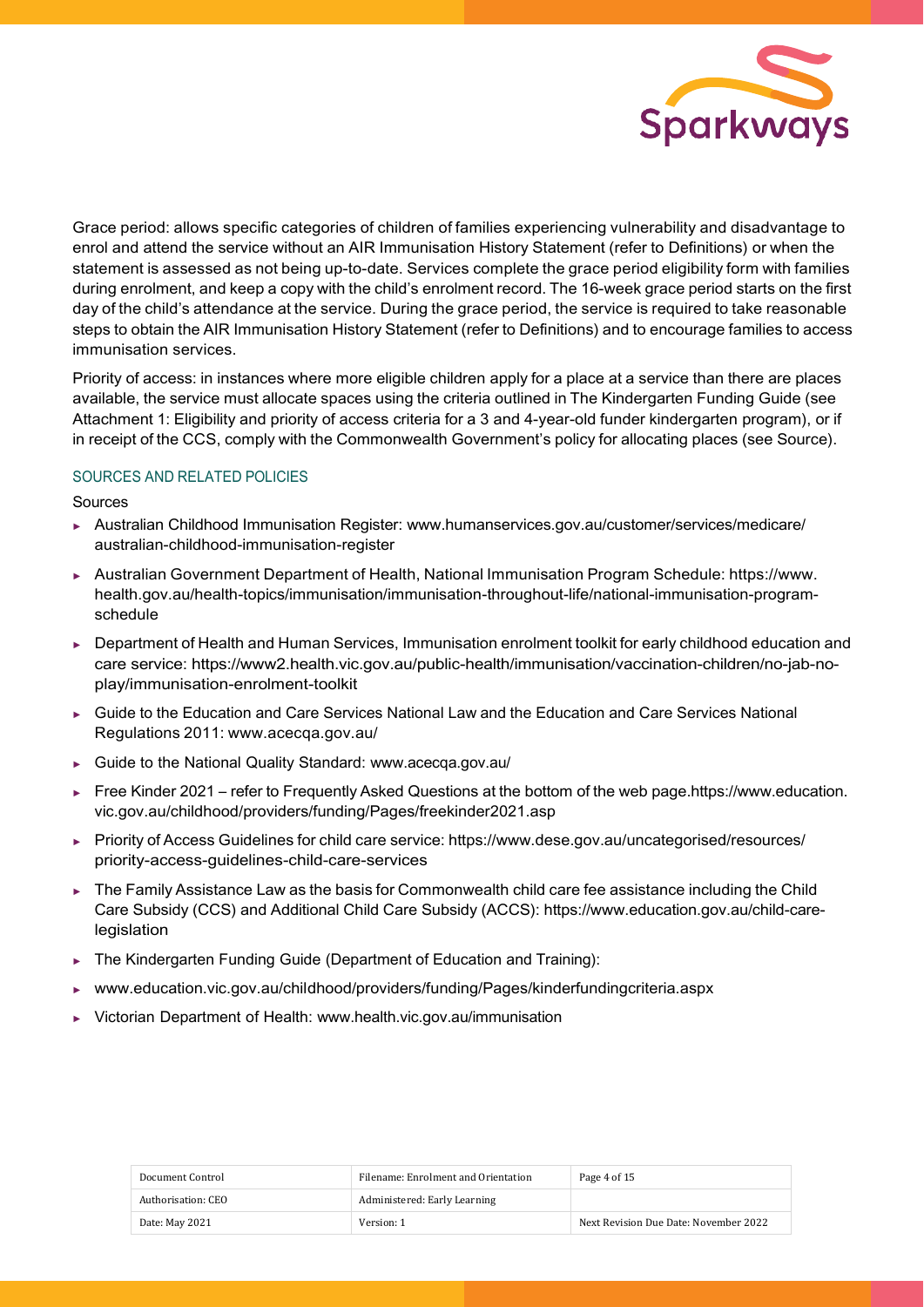

Service policies

- ► Acceptance and Refusal of Authorisations Policy
- ► Complaints and Grievances Policy
- ► Dealing with Infectious Disease Policy
- ► Fees Policy
- ► Inclusion and Equity Policy
- ► Privacy and Confidentiality Policy

| Document Control   | Filename: Enrolment and Orientation | Page 5 of 15                          |
|--------------------|-------------------------------------|---------------------------------------|
| Authorisation: CEO | Administered: Early Learning        |                                       |
| Date: May 2021     | Version: 1                          | Next Revision Due Date: November 2022 |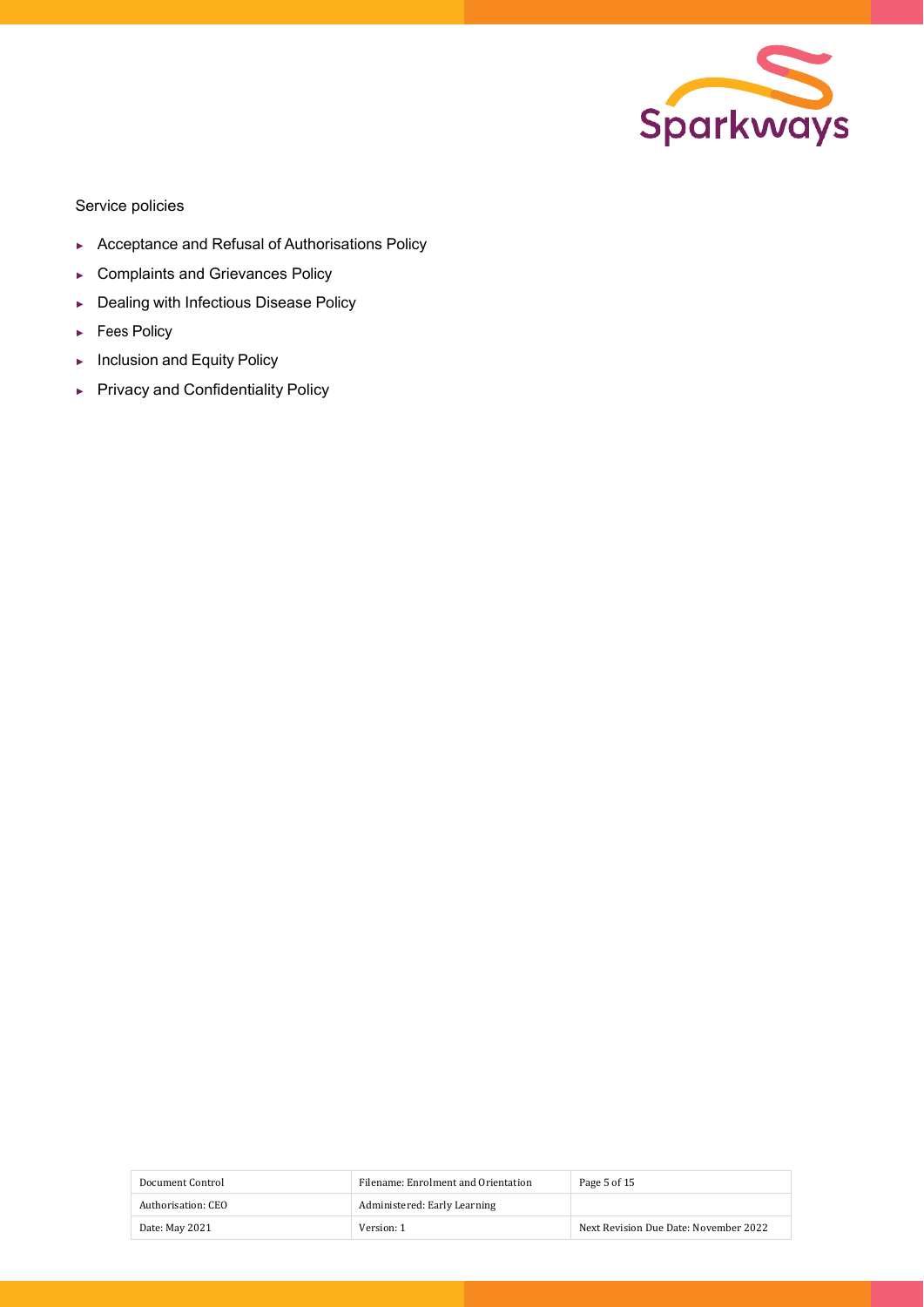

## PROCEDURES

The Approved Provider is responsible for:

- ► determining the criteria for priority of access to programs at Sparkways Early Learning, as described in The Kindergarten Funding Guide; and/or as describe under the Family Assistance Law for CCS recipients, and the service's philosophy (refer also to Attachment 1 – Eligibility and priority of access criteria for 3 and 4-year-old funded kindergarten program)
- ► considering any barriers to access that may exist, developing procedures that ensure all eligible families are aware of, and are able to access, an early childhood program
- ► complying with the Inclusion and Equity Policy
- appointing a person to be responsible for the enrolment process and the day-to-day implementation of this policy (refer also to Attachment 2 – General enrolment procedures and Attachment 3 – Sample enrolment application form)
- ► providing opportunities (in consultation with the Nominated Supervisor and educators) for interested families to attend the service during operational hours to observe the program and become familiar with the service prior to their child commencing in the program
- providing parents/guardians with information about the requirements of the law for enrolment, locating and accessing immunisation services and obtaining the AIR Immunisation History Statement (refer to Definitions) required for enrolment and Free Kindergarten initiative information
- ensuring parents/guardians are only offered a tentative place until the AIR Immunisation History Statement (refer to Definitions) has been assessed as being acceptable or the child has been assessed as eligible for the grace period
- ► assessing the child's immunisation documentation as defined by the Immunisation Enrolment Toolkit for early childhood education and care services prior to enrolment to determine if the child's vaccination status complies with requirements or whether the child is eligible for the 16-week grace period (refer to Definitions)
- ► ensuring that only children whose AIR Immunisation History Statement (refer to Definitions) has been assessed as being acceptable or who are eligible for the grace period (refer to Definitions) have a confirmed place in the program
- ► advising parents/guardians who do not have an AIR Immunisation History Statement (refer to Definitions) and who are not eligible for the grace period that their children are not able to attend the service and referring them to immunisation services (see Attachment 4 – Letter for parents/guardians without acceptable immunisation documentation)
- ► taking reasonable steps to obtain an up to date AIR Immunisation History Statement (refer to Definitions) from a parent/guardian of a child enrolled under a grace period within 16 weeks from when the child begins attending (Note: the child can continue to attend the service if acceptable immunisation documentation is not obtained).
- taking reasonable steps to obtain an up to date AIR Immunisation History Statement (refer to Definitions) from all parents/guardians after enrolment, twice per calendar year, timing reminders to comply with the maximum seven-month interval (Public Health and Wellbeing Regulation 107, Public Health and Wellbeing Act 2008 Section 143E)
- ► ensuring that the enrolment record (refer to Definitions) complies with the requirements of Regulations 160, 161, 162 and that it effectively meets the management requirements of the service
- ensuring that enrolment records (refer to Definitions) are stored in a safe and secure place, and kept for three years after the last date on which the child was educated and cared for by the service (Regulation 183 (1a) (2d)

| Document Control   | Filename: Enrolment and Orientation | Page 6 of 15                          |
|--------------------|-------------------------------------|---------------------------------------|
| Authorisation: CEO | Administered: Early Learning        |                                       |
| Date: May 2021     | Version: 1                          | Next Revision Due Date: November 2022 |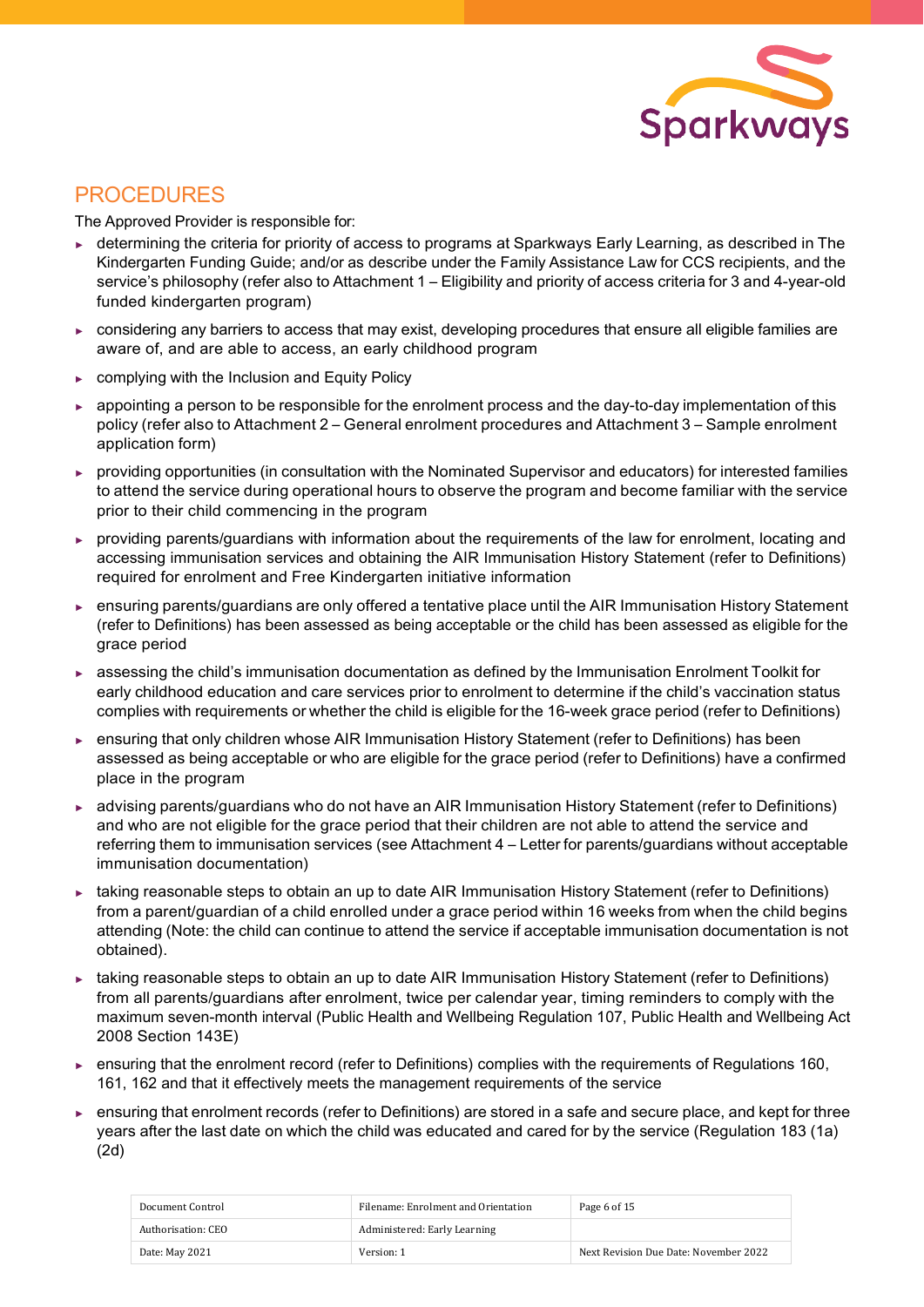

- ► ensuring that the orientation program and plans meet the individual needs of children and families, and comply with DET funding criteria
- ► reviewing the orientation processes for new families and children to ensure the objectives of this policy are met
- ► ensuring that parents/guardians of a child attending the service can enter the service premises at any time whilst the child is being educated and cared for, except where this may pose a risk to the safety of children or staff, or conflict with any duty of the Approved Provider, Nominated Supervisor or educators under the Law (Regulation 157).

The Nominated Supervisor, Persons in Day to Day Charge and early childhood teachers are responsible for:

- ► reviewing enrolment applications to identify children with additional needs (refer to Definitions and the Inclusion and Equity Policy)
- ► responding to parent/guardian enquiries regarding their child's readiness for the program that they are considering enrolling their child in
- ► discussing the individual child's needs with parents/guardians and developing an orientation program to assist them to settle into the program
- ► encouraging parents/guardians to:
	- stay with their child as long as required during the settling in period
	- make contact with educators at the service, when required
- ► assisting parents/guardians to develop and maintain a routine for saying goodbye to their child
- sharing information with parents/guardians concerning their child's progress with regard to settling in to the service
- ► discussing support services for children with parents/guardians, where required.

All educators are responsible for:

- ► responding to enrolment enquiries on a day-to-day basis and referring people to the person responsible for the enrolment process, as required
- ► providing parents/guardians with information about the requirements of the law for enrolment, locating and accessing immunisation services and obtaining AIR Immunisation History Statement (refer to Definitions) required for enrolment
- $\blacktriangleright$  developing strategies to assist new families to:
	- -feel welcomed into the service
	- become familiar with service policies and procedures
	- share information about their family beliefs, values and culture
	- share their understanding of their child's strengths, interests, abilities and needs
	- discuss the values and expectations they hold in relation to their child's learning
- providing comfort and reassurance to children who are showing signs of distress when separating from family members
- ► complying with the service's Privacy and Confidentiality Policy in relation to the collection and management of a child's enrolment information.

| Document Control   | Filename: Enrolment and Orientation | Page 7 of 15                          |
|--------------------|-------------------------------------|---------------------------------------|
| Authorisation: CEO | Administered: Early Learning        |                                       |
| Date: May 2021     | Version: 1                          | Next Revision Due Date: November 2022 |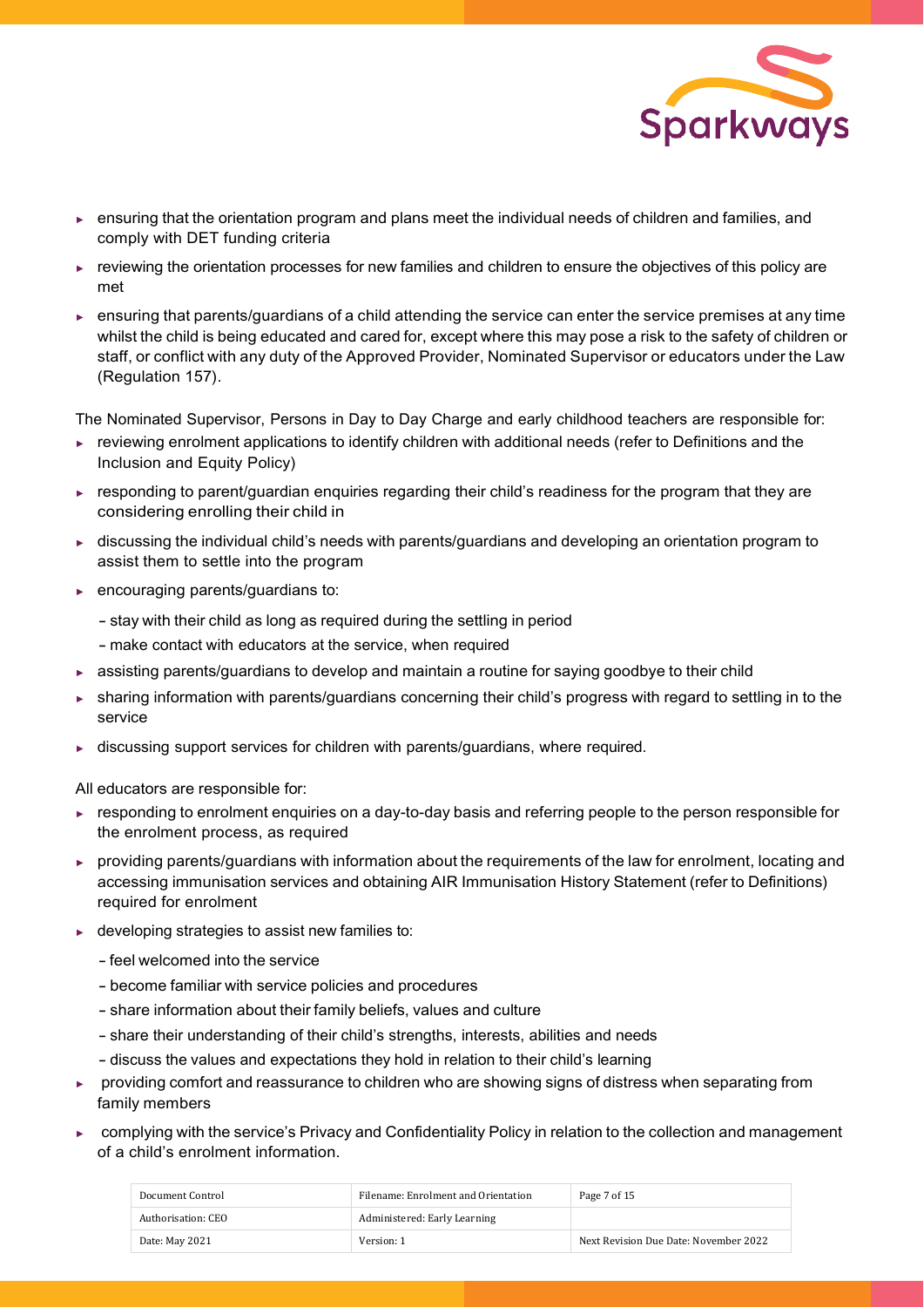

Parents/guardians are responsible for:

- ► reading and complying with this Enrolment and Orientation Policy
- ► completing the enrolment application form and the enrolment record prior to their child's commencement at the service and providing AIR Immunisation History Statement (refer to Definitions) of their child's immunisation status
- ► where a child is eligible for the 16 weeks grace period, ensuring that the child's immunisations are updated in line with the schedule and providing an up to date AIR Immunisation History Statement (refer to Definitions) to the service
- ► ensuring that all other required information is provided to the service
- ► updating information by notifying the service of any changes as they occur.

Volunteers and students, while at the service, are responsible for following this policy and its procedures

| Document Control   | Filename: Enrolment and Orientation | Page 8 of 15                          |
|--------------------|-------------------------------------|---------------------------------------|
| Authorisation: CEO | Administered: Early Learning        |                                       |
| Date: May 2021     | Version: 1                          | Next Revision Due Date: November 2022 |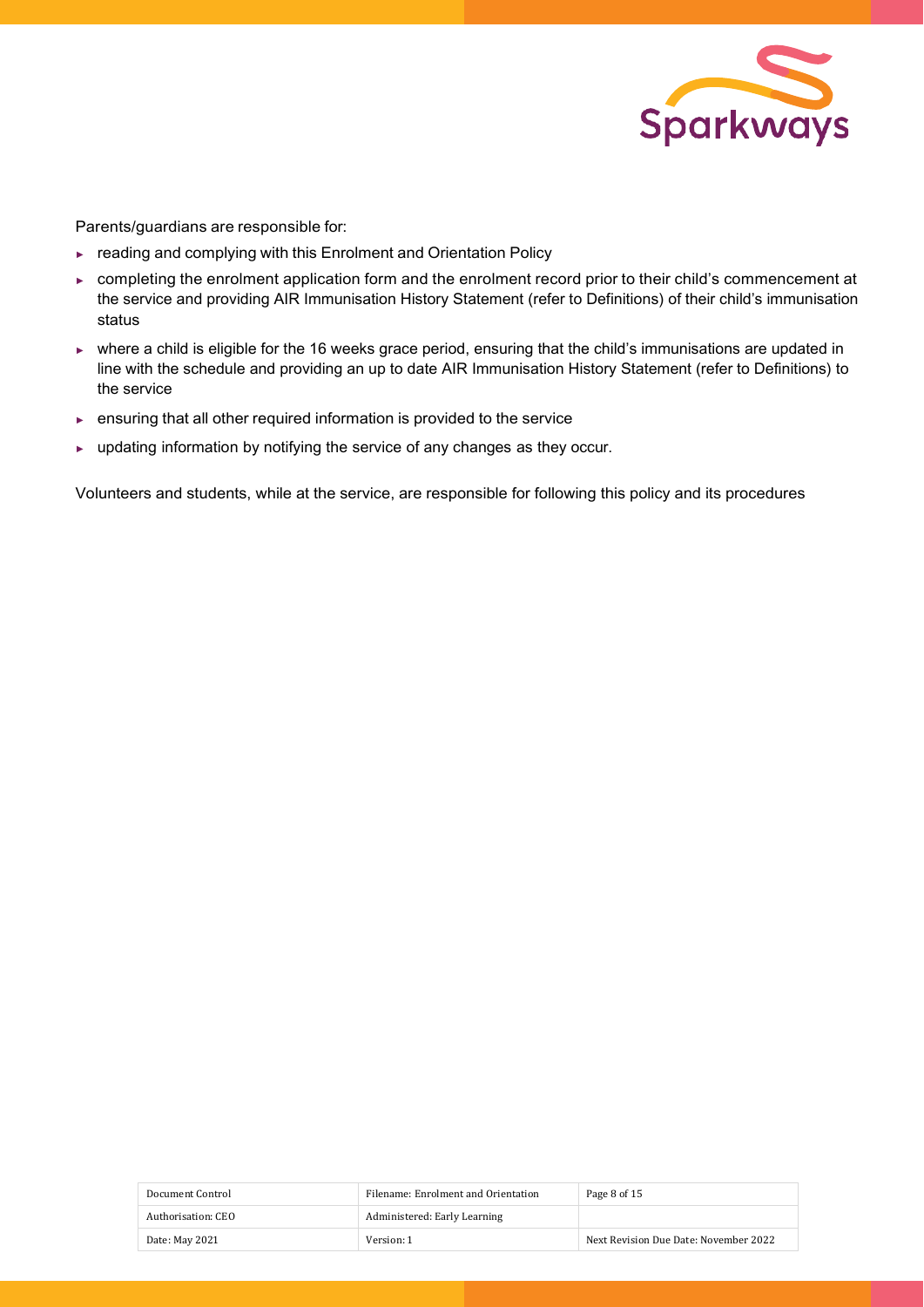

# **EVALUATION**

In order to assess whether the values and purposes of the policy have been achieved, the Approved Provider will:

- ► regularly seek feedback from everyone affected by the policy regarding its effectiveness
- ► monitor the implementation, compliance, complaints and incidents in relation to this policy
- ► keep the policy up to date with current legislation, research, policy and best practice
- ► revise the policy and procedures as part of the service's policy review cycle, or as required
- ► notify parents/guardians at least 14 days before making any changes to this policy or its procedures.

## ATTACHMENTS

- ► Attachment 1: Attachment 1 Eligibility and priority of access criteria for 3 and 4-year-old funded kindergarten program
- ► Attachment 2: General enrolment procedures
- ► Attachment 3: Letter for parents/guardians without acceptable immunisation documentation

# AUTHORISATION

This policy was adopted by the Approved Provider of Sparkways Early Learning on January 2020.

Policy Reviewed Annually

NEXT REVIEW: November 2022

| Document Control   | Filename: Enrolment and Orientation | Page 9 of 15                          |
|--------------------|-------------------------------------|---------------------------------------|
| Authorisation: CEO | Administered: Early Learning        |                                       |
| Date: May 2021     | Version: 1                          | Next Revision Due Date: November 2022 |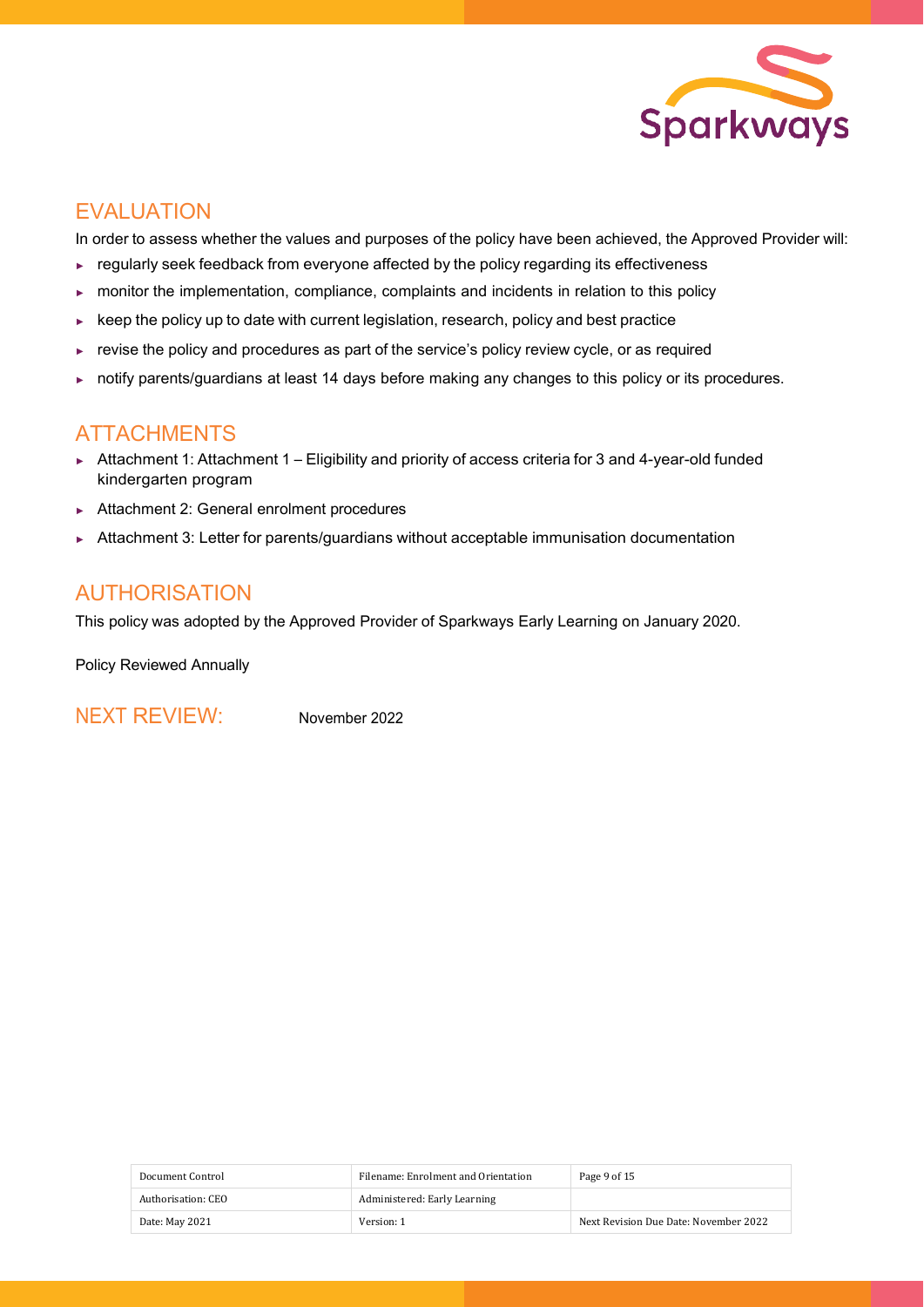

# ATTACHMENT 1

Eligibility and priority of access criteria for a funded kindergarten 3 and 4-year-old program

The Approved provider must notify all families of the priority of access policy that applies when they enrol their child. In instances where more eligible children apply for a place at a kindergarten service than there are places available, services must:

- ► prioritise children based on the DET criteria listed below
- ► work with other local kindergarten services and the regional Department office to ensure all eligible children have access to a kindergarten place.

These criteria must be used by the Approved Provider when prioritising enrolments. Funding guidance is available from the Department's regional offices if required.

Service providers should build flexibility into their enrolment processes that consider the circumstances of families from priority groups.

If participating in a central enrolment scheme, the priority of access for that scheme will be implemented. Services must first apply the DET's Priority of Access criteria, and following this may apply locally developed criteria, as per examples below.

| DET's Priority of Access criteria                                                                                      | Process that could be used to verify need(s)                                                                                                                                                                                                                                                                                                                                                                                                                                                  |
|------------------------------------------------------------------------------------------------------------------------|-----------------------------------------------------------------------------------------------------------------------------------------------------------------------------------------------------------------------------------------------------------------------------------------------------------------------------------------------------------------------------------------------------------------------------------------------------------------------------------------------|
| Children at risk of abuse or<br>neglect, including children in<br>Out-of-Home Care                                     | The child is:<br>attending a three-year-old kindergarten program through Early<br>Start Kindergarten* or Access to Early Learning, or is referred by:<br>- Child Protection<br>- Child and family services (family services referral and support<br>team, Child FIRST/integrated family services/Services Connect case<br>worker)<br>- Maternal and Child Health nurse, or<br>- Out-of-Home Care provider                                                                                     |
| Aboriginal and/or Torres Strait<br>Islander children                                                                   | $\triangleright$ As part of the enrolment process, service providers must respectfully<br>ask families 'is your child Aboriginal and/or Torres Strait Islander?'<br>and record this information in KIM.                                                                                                                                                                                                                                                                                       |
| Children eligible for the<br>Kindergarten Fee Subsidy                                                                  | A child or parent holds a Commonwealth Health Care Card,<br>ь<br>Pensioner Concession Card, Veteran's Affairs Card, or<br>Multiple birth children (triplets, quadruplets).<br>ь<br>Asylum seekers and refugee children<br>Note: Free Kindergarten subsidy will be replaced by the 2021 Free<br>Kindergarten initiative, however in regards to priority of access, the<br>above still applies. Service providers should still collect this information<br>and recorded this on the KIM system. |
| Children with additional needs,<br>defined as children who:<br>require additional assistance in<br>ь<br>order to fully | The child:<br>is assessed as having delays in two or more areas and is declared<br>eligible for a second funded year of kindergarten                                                                                                                                                                                                                                                                                                                                                          |
|                                                                                                                        |                                                                                                                                                                                                                                                                                                                                                                                                                                                                                               |

| Document Control   | Filename: Enrolment and Orientation | Page 10 of 15                         |
|--------------------|-------------------------------------|---------------------------------------|
| Authorisation: CEO | Administered: Early Learning        |                                       |
| Date: May 2021     | Version: 1                          | Next Revision Due Date: November 2022 |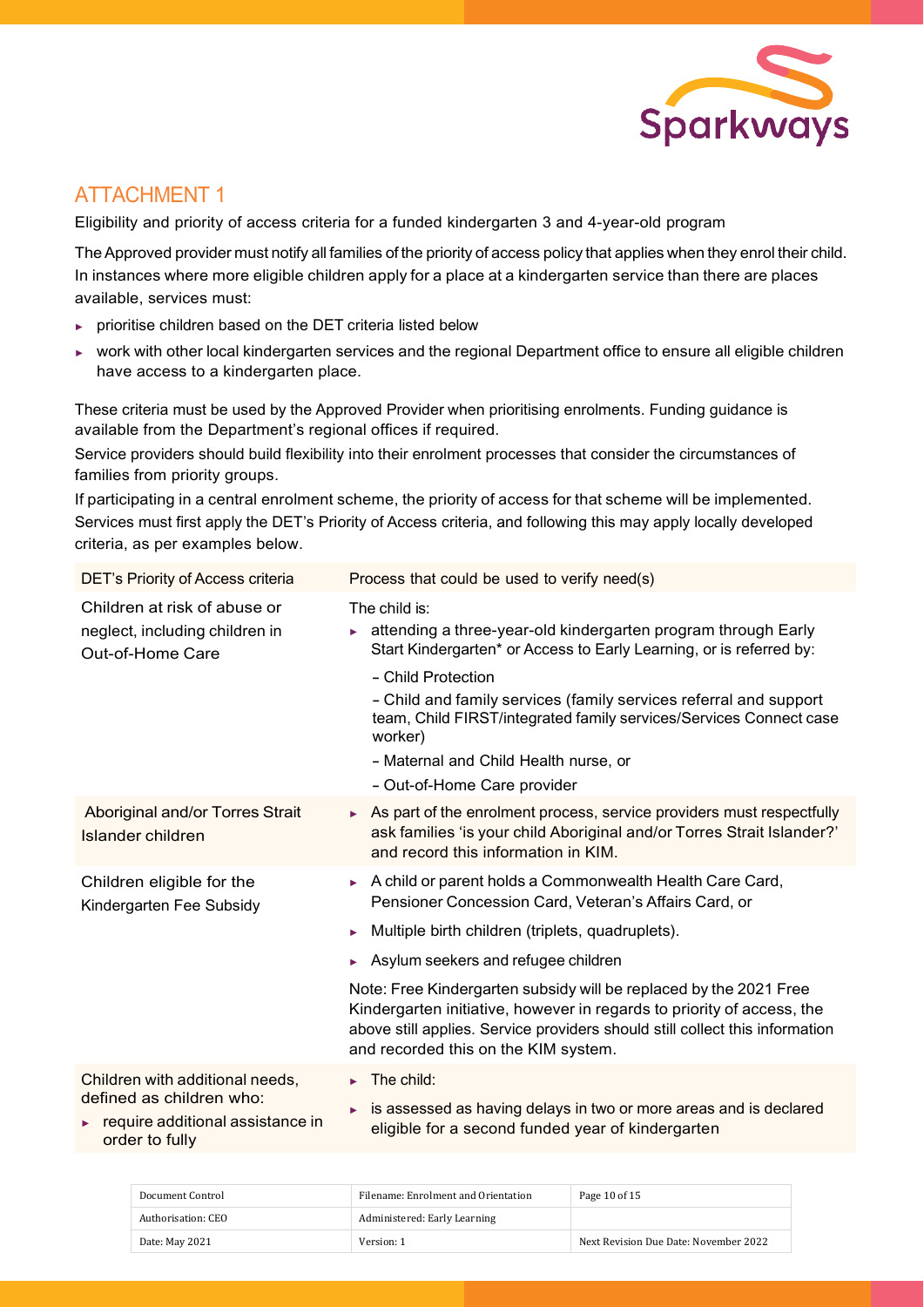

participate in the kindergarten program

- ► require a combination of
	- services which are individually planned
- have an identified specific disability or developmental delay
- ► holds a Child Disability Health Care Card
- has previously been approved for Kindergarten Inclusion Support Package, or referred by:
	- the National Disability Insurance Scheme
	- Early Childhood Intervention Service
	- Preschool Field Officer, or
	- Maternal and Child Health nurse.

Examples to consider for second priority

- children who turn four years of age by 30 April in the year they will attend kindergarten; or
- children who turn three years of age\* by 30 April in the year they will attend kindergarten
- children turning six years of age at kindergarten who have been granted an exemption from school-entry age requirements by the regional office of DET
- ► children who have a sibling that has previously attended the same kindergarten as their first preference

Examples to consider for third priority

- ► service for transient families e.g. RAAF, seasonal workers and tourism workers
- date of application
- local community zoning

Note: DET's Priority of Access (POA) guidelines are to ensure that kindergarten programs are available to those children who stand to benefit the most from attending early education. In mixed age groups, POA guideline will equally prioritise three and four-year-old children that are considered vulnerable. Where programs for three- and four-year old children are provided separately, the POA criteria will be applied separately for each age cohort.

\* Early Start Kindergarten and Three-Year-Old Kindergarten

During the roll-out of Three-Year-Old Kindergarten, Early Start Kindergarten (ESK) will continue to provide 15 hours a week of funded kindergarten for all eligible children up until 2029, when three-year-old children across the state will have access to 15 hours

It is important to continue to enrol eligible children in ESK as this ensures that service providers receive all funding entitlements and that these children have access to 15 funded hours of kindergarten across Victoria. ESK enrolments contribute to School Readiness Funding (SRF) calculations for service providers. It also allows the Department to continue to monitor efforts to engage the most vulnerable children in kindergarten across Victoria and provide additional targeted support where required through SRF or Early Childhood LOOKOUT

Eligibility and access criteria for the three-year-old kindergarten program

Children are eligible for attendance in the three-year-old kindergarten program provided they have turned three prior to commencement.

Children will only be able to attend a second year of three-year-old kindergarten in exceptional circumstances (after consideration by the Approved Provider) or when all eligible children on the waiting list have been offered a place.

The Approved Provider must determine eligibility and access criteria applicable to the service. Considerations may include:

| Document Control   | Filename: Enrolment and Orientation | Page 11 of 15                         |
|--------------------|-------------------------------------|---------------------------------------|
| Authorisation: CEO | Administered: Early Learning        |                                       |
| Date: May 2021     | Version: 1                          | Next Revision Due Date: November 2022 |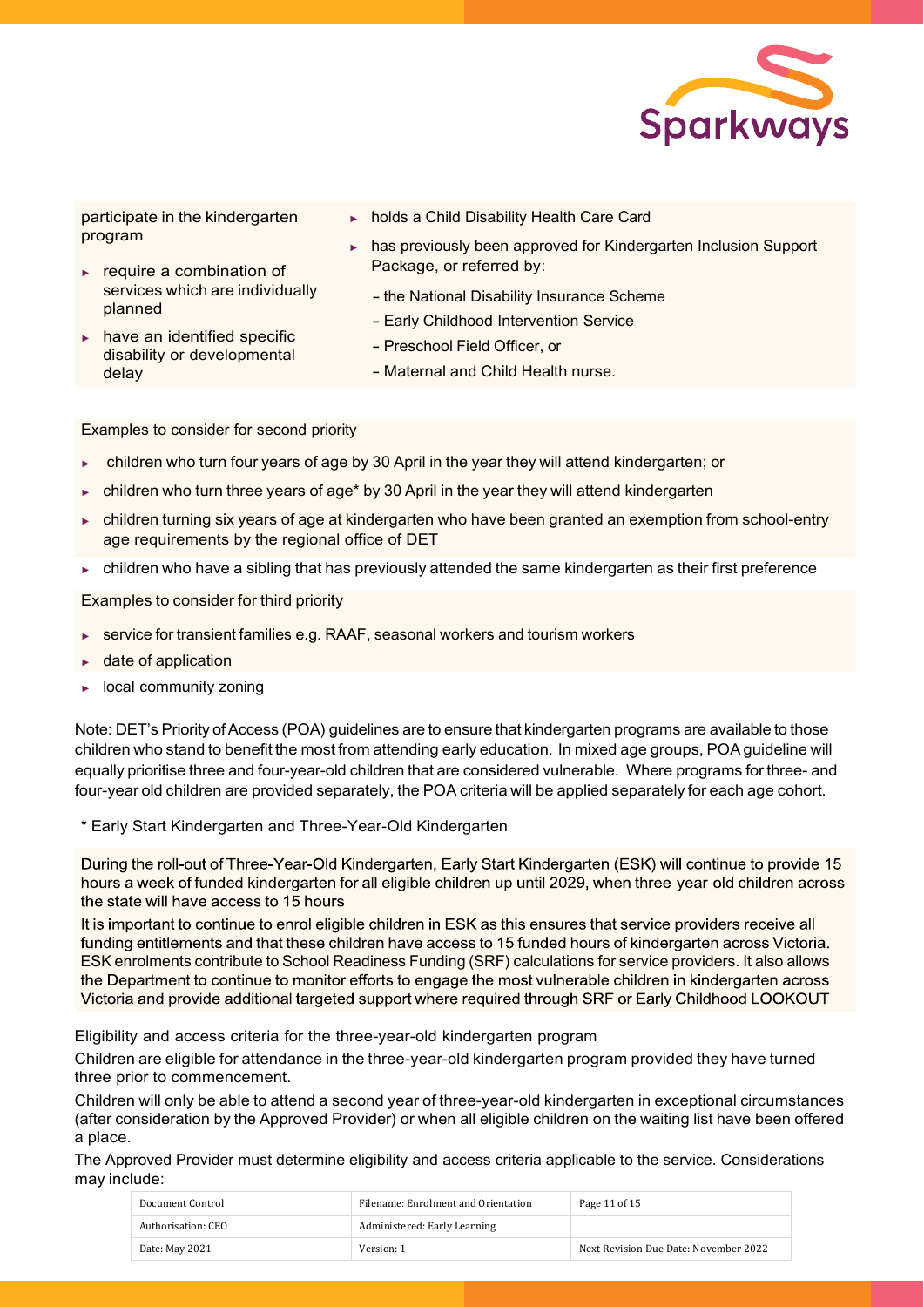

- ► children recommended by an educator for an additional year in the three-year-old program
- ► date of application for example, families can enrol for the program when their child has turned two, or applications for the three-year-old program can open at the start of Term 1 in the year prior to commencement
- ► siblings attending the service
- ► places allocated by the service for transient families e.g. RAAF, seasonal workers and tourism workers
- ► local community zoning.

#### 1. Allocation within groups

Where the service provides more than one funded kindergarten program or three-year-old program, places within the programs will be allocated to groups by the service in line with the eligibility and priority of access criteria.

Considerations may include:

- ► Needs of individual children
- ► Needs of the group
- ► Parental wishes.

| Document Control   | Filename: Enrolment and Orientation | Page 12 of 15                         |
|--------------------|-------------------------------------|---------------------------------------|
| Authorisation: CEO | Administered: Early Learning        |                                       |
| Date: May 2021     | Version: 1                          | Next Revision Due Date: November 2022 |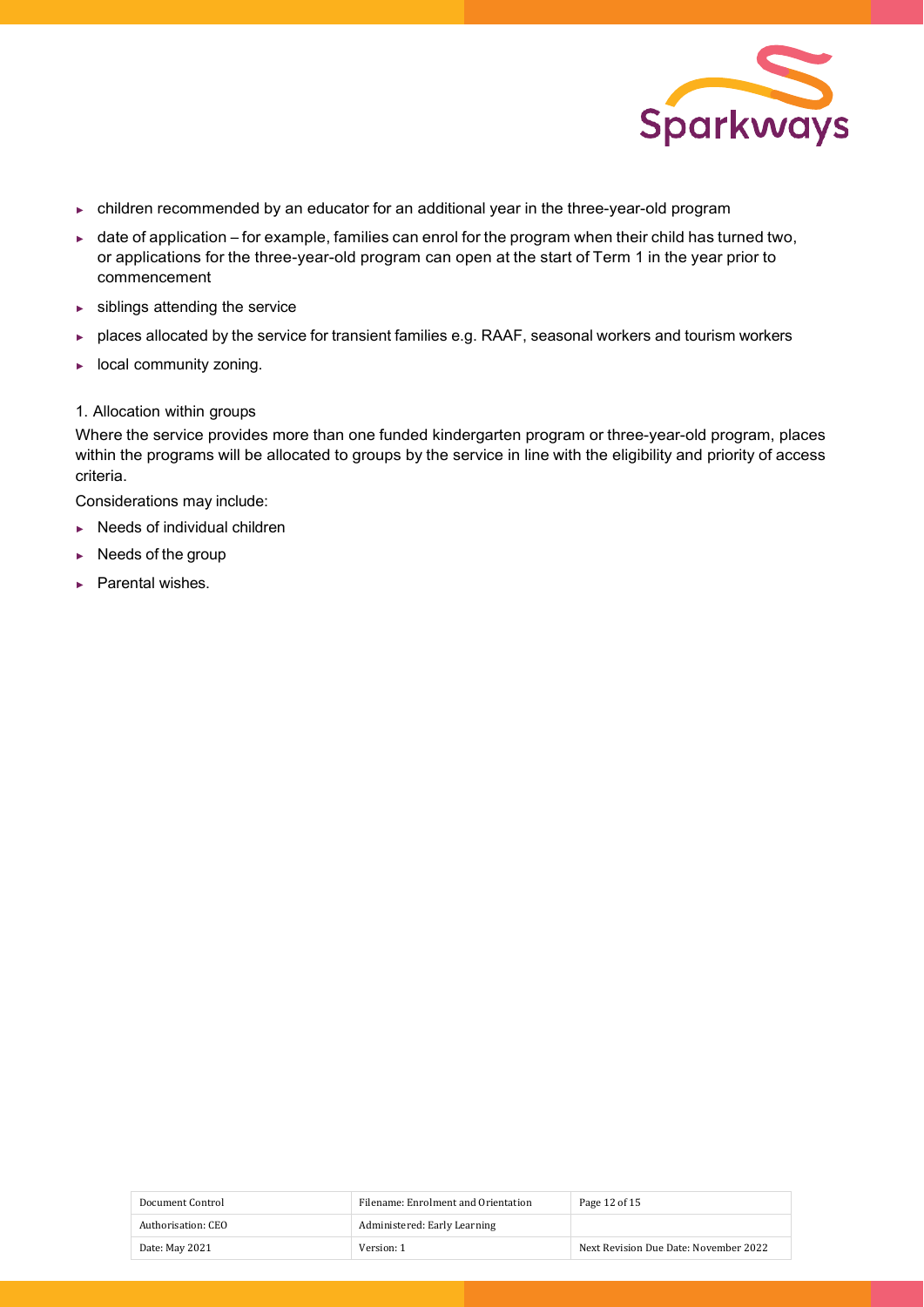

# ATTACHMENT 2

General enrolment procedures

1. Application for a place

- ► Enrolment applications process will be determined by the relevant Kindergarten Central Enrolment scheme.
- ► Enrolment application forms are available from the service and are provided to the parents/guardians together with information about the requirements of the law for enrolment, locating and accessing immunisation services, obtaining an up to date AIR Immunisation History Statement and a copy of the Enrolment and Orientation Policy.
- ► Sparkways Early Learning will determine the date(s) by which applications must be received for offer of places in the three-year-old and the funded kindergarten program.
- ► A separate application form must be completed for each child, and for each proposed year of attendance at the service.
- ► To facilitate the inclusion of all children into the program, the enrolment application form should clearly identify any additional or specific needs of the child (refer to Inclusion and Equity Policy).
- ► Parents/guardians of children applying for a second year of funded kindergarten or currently attending a three-year-old program must also submit an enrolment application form for the following year.
- ► A copy of the child's birth certificate and proof of address must be submitted with all applications.
- ► Completed enrolment application forms are to be forwarded to the Sparkways Early Learning Administration Team at [cs@sparkways.org.au](mailto:cs@sparkways.org.au) or

Sparkways Early Learning,

45 Yazaki Way, Carrum Downs VIC 3201

- ► Access to completed enrolment application forms will be restricted to the person responsible for the enrolment process, the Approved Provider, Nominated Supervisor and educators at the service, unless otherwise specified by the Approved Provider.
- ► Applications will be entered on the waiting list using the eligibility and priority of access criteria.
- ► Applications received after the above dates set by Sparkways Early Learning will be considered if there are available places, and after all other applicants have been offered a place, in line with the eligibility and priority of access criteria of Sparkways Early Learning.
- 2. Offer of places
- ► Tentative places will be offered in writing to applicants in accordance with the eligibility and priority of access criteria of the service making clear that confirmation of places is not final until an up to date AIR Immunisation History Statement has been received, assessed and found acceptable.
- ► Sparkways Early Learning requires parents/guardians who have been offered a tentative place to provide acceptable immunisation documentation for assessment prior to the child first attending the service in order that a confirmed place can be offered.
- ► The documentation is assessed as outlined in the Immunisation enrolment toolkit for early childhood education and care services by the person responsible for the enrolment process on behalf of the Approved Provider. The Key Dates work form in the Immunisation enrolment toolkit for early childhood education and care services is used to determine the date at which immunisations must be up to date. The toolkit also provides guidance on assessing immunisation

| Document Control   | Filename: Enrolment and Orientation | Page 13 of 15                         |
|--------------------|-------------------------------------|---------------------------------------|
| Authorisation: CEO | Administered: Early Learning        |                                       |
| Date: May 2021     | Version: 1                          | Next Revision Due Date: November 2022 |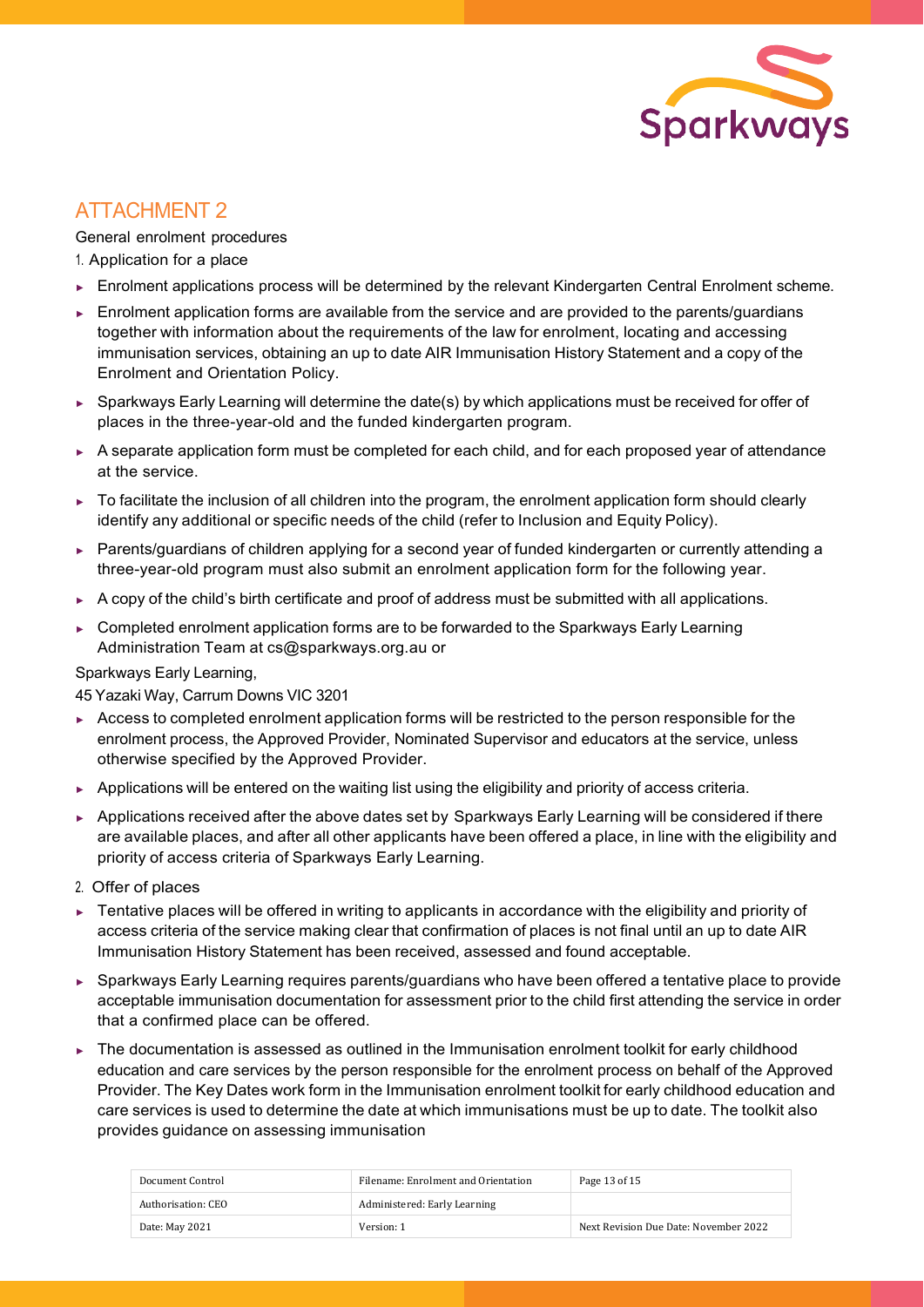

documentation to determine if a child is up to date or qualifies for an exemption. The following documents and resources can be accessed from https://www2.health.vic.gov.au:

- The Immunisation enrolment toolkit for early childhood education and care services (search 'Immunisation enrolment toolkit')

- The Key Dates work form (search 'Key Dates work form')
- Hard copies of the immunisation resources (search 'immunisation resources order form')
- ► The acceptable outcomes of the assessment for offering a confirmed place are:

- That the next due vaccine for the child on the ACIR Immunisation History Statement or the Immunisation Status certificate is within the acceptable timeframe for an enrolment, or;

- That the child is on <sup>a</sup> recognised catch-up schedule if they have fallen behind with their vaccinations, or;

- That the child has <sup>a</sup> medical reason not to be vaccinated, or,

- That the child has been assessed by Sparkways Early Learning as being eligible for <sup>a</sup> <sup>16</sup> week grace period

- ► The person responsible for the enrolment process advises the parent/guardian in writing whether a confirmed place is offered and the enrolment can proceed.
- ► Parents/guardians who do not have acceptable immunisation documentation cannot be offered a place and are referred to Australian Childhood Immunisation Register or to an immunisation provider (refer to Appendix 4 – Letter for parents/guardians who do not have acceptable immunisation documentation).
- ► Offer of places in the three-year-old program/s and the funded kindergarten program will be made at the same time.
- ► Parents/guardians who do not wish to accept the offer of a tentative or confirmed place, or intend to withdraw their enrolment, are requested to notify the Approved Provider, or the person responsible for managing the enrolment process at the service, in writing as soon as possible.
- ► Refer to the Sparkways Early Learning Fee Policy for details regarding payment of fees.
- ► An enrolment form and other relevant information will be provided by Sparkways Early Learning to the parent/guardian after a confirmed place has been accepted and the fee has been paid.

Note: Places will not be allocated to children until any outstanding fees owed to the service by the family is paid, or a payment plan is agreed to between the family and the service (refer to Fees Policy).

| Document Control   | Filename: Enrolment and Orientation | Page 14 of 15                         |
|--------------------|-------------------------------------|---------------------------------------|
| Authorisation: CEO | Administered: Early Learning        |                                       |
| Date: May 2021     | Version: 1                          | Next Revision Due Date: November 2022 |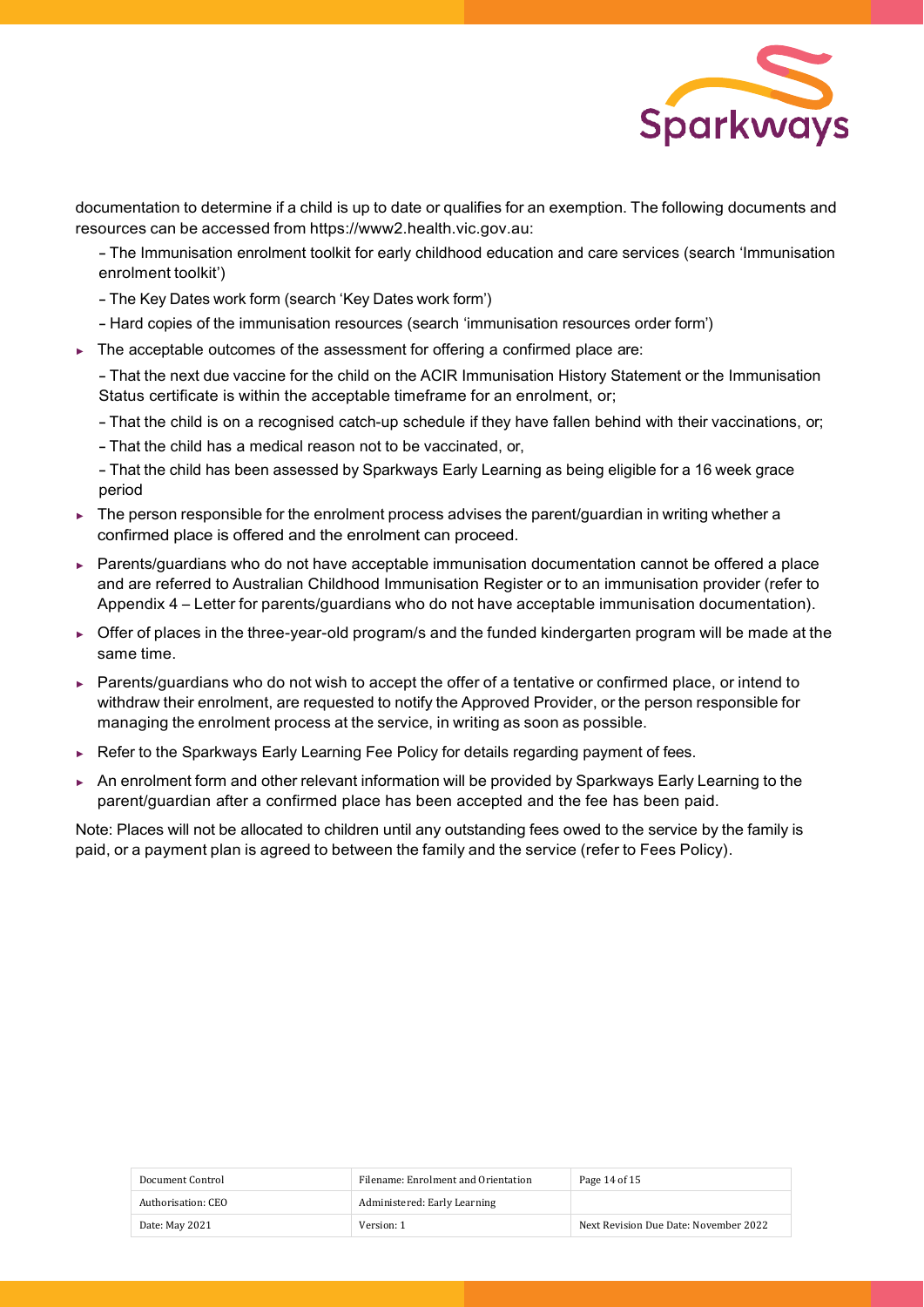

# ATTACHMENT 3

Letter for parents/guardians without acceptable immunisation documentation Sparkways Early Learning 45 Yazaki Way, Carrum Downs VIC 3201

[Insert date]

Dear [insert name]

Re: Enrolment at [Service Name] for [insert year]

I am contacting you regarding your tentative place for [insert child's name] at [Service Name] in the [insert 3 year old or 4 year old program] in [insert year].

Under the Public Health and Wellbeing Act 2008 (Vic), as amended May 2016 early childhood education and care services cannot enrol a child unless the parent/guardian has provided acceptable immunisation documentation.

Acceptable immunisation documentation includes evidence that your child:

- $\blacktriangleright$  is fully vaccinated for their age
- ► is on a recognised catch-up schedule, which must be provided prior to commencement
- ► has a medical reason not to be vaccinated
- ► has been assessed by our service as being eligible for a 16 week grace period.

As we have not received acceptable immunisation documentation for [insert name of child] by the due date, we are unable to confirm a place at our service for [insert year] and your child's name has been removed from our list.

Immunisation programs are effective in reducing the risk of vaccine preventable diseases. Immunisation from an early age helps protect your child against serious childhood infections. Further information about immunisations for your child is available from:

- ► your doctor
- ► [insert details of local government immunisation service]
- ► National Immunisation Information Line Tel. 1800 671 811
- ► Australian Childhood Immunisation Register Tel 1800 653 809
- ► Better Health Channel website: https:/[/www.betterhealth.vic.gov.au/no-jab-no-play](http://www.betterhealth.vic.gov.au/no-jab-no-play)

Should you wish to re-apply for a place for [insert child's name], we are happy to accept a new enrolment application accompanied by acceptable immunisation documentation. The new application would be considered in line with [Service Name]'s Enrolment and Orientation policy.

Yours sincerely [Insert name] [Insert title] [Service Name]

| Document Control   | Filename: Enrolment and Orientation | Page 15 of 15                         |
|--------------------|-------------------------------------|---------------------------------------|
| Authorisation: CEO | Administered: Early Learning        |                                       |
| Date: May 2021     | Version: 1                          | Next Revision Due Date: November 2022 |